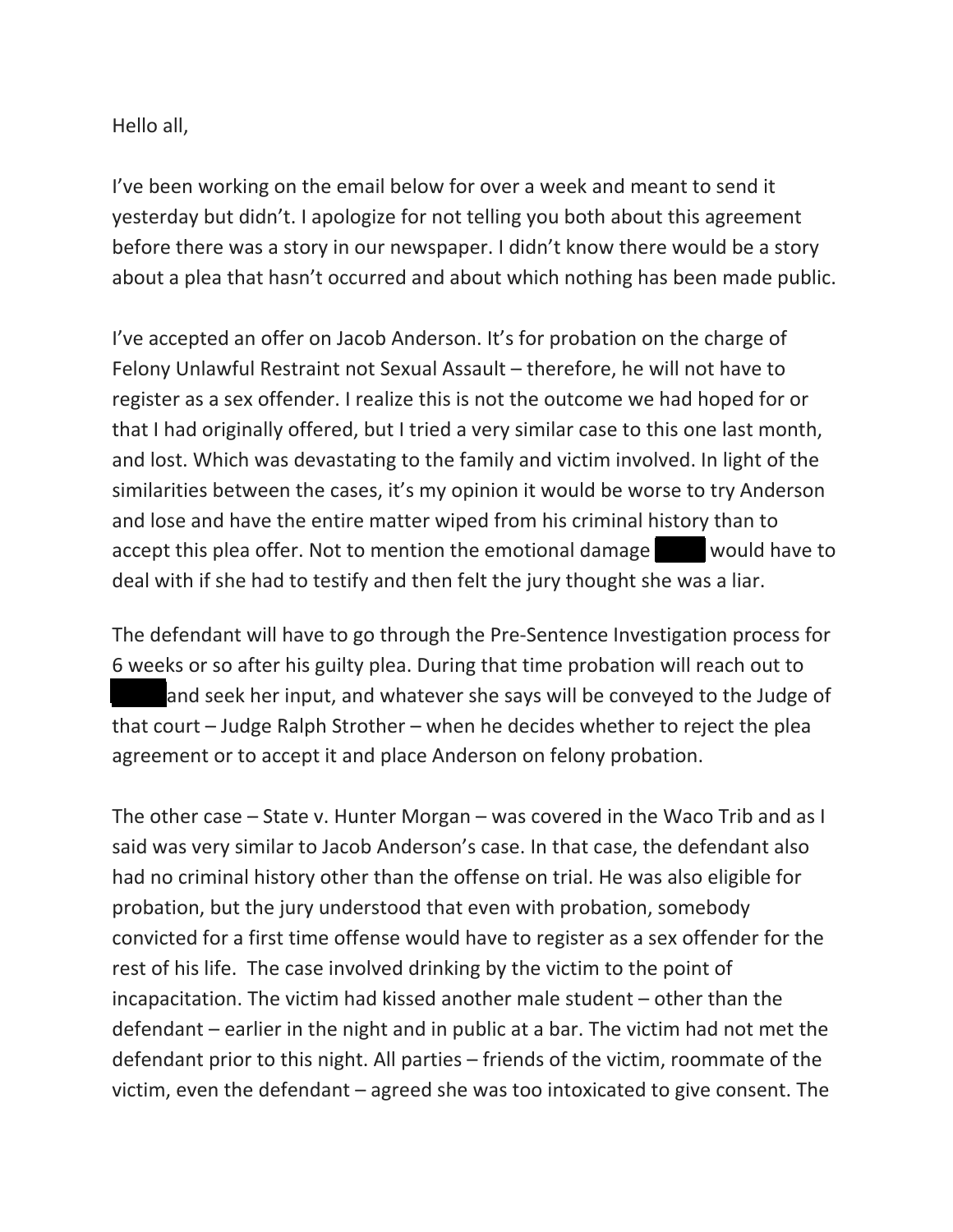defendant in a police interview admitted he had carried her to his bed because she had passed out on his couch. The victim had injuries to her genitals and the defendant's DNA in her underwear. I actually thought the Hunter Morgan case was stronger than Jacob Anderson's because Morgan admitted the victim was intoxicated, too intoxicated to consent, and he admitted he wasn't intoxicated at all. One weakness I've always identified with Anderson is that he was drinking also – and although I think he's exaggerating – he acts as though he was extremely intoxicated at the time he was at the frat party.

The jury didn't deliberate very long at all. And did not ask to see the defendant's interview. It began as 7 to 5 for guilty, and the strong not guilty jurors talked the 7 into a not guilty in less than 2 hours. Three of the male jurors told me "they would not send anyone to prison for that." One of the female jurors – a nurse – said she didn't think the defendant "looked like a rapist." Another female said she personally didn't act as the victim did when she was intoxicated, so the Victim's behavior didn't make sense to her. That same female juror said she believed the sexual activity began consensually and then the victim just didn't remember in the morning. The jury said we called "too many experts" – being the SANE nurse and the DNA expert. The SANE nurse is the same one who treated The jury completely rejected that the injuries were caused by nonconsensual sex. So, even though the Defendant denied sex, they thought the injuries were caused by sex because the victim was too drunk to fully participate. To speak frankly as to the injuries in Anderson, the research suggests that victims with no sexual experience are more likely to be injured because a sexual encounter is their first. So medically speaking,  $\Box$  innocence and lack of experience makes the medical evidence less helpful. A few of the male jurors thought the DNA in the Morgan victim's underwear proved nothing - merely that she'd been around him.

In short, I think this jury was looking for any excuse not to find an innocent looking young defendant guilty. They engaged in a lot of victim blaming – and the behavior of that victim and **Oliviate 1 is very similar.** It's my opinion that our jurors aren't ready to blame rapists and not victims when there isn't concrete proof of more than one victim. I have had success in trying college aged defendants yes,